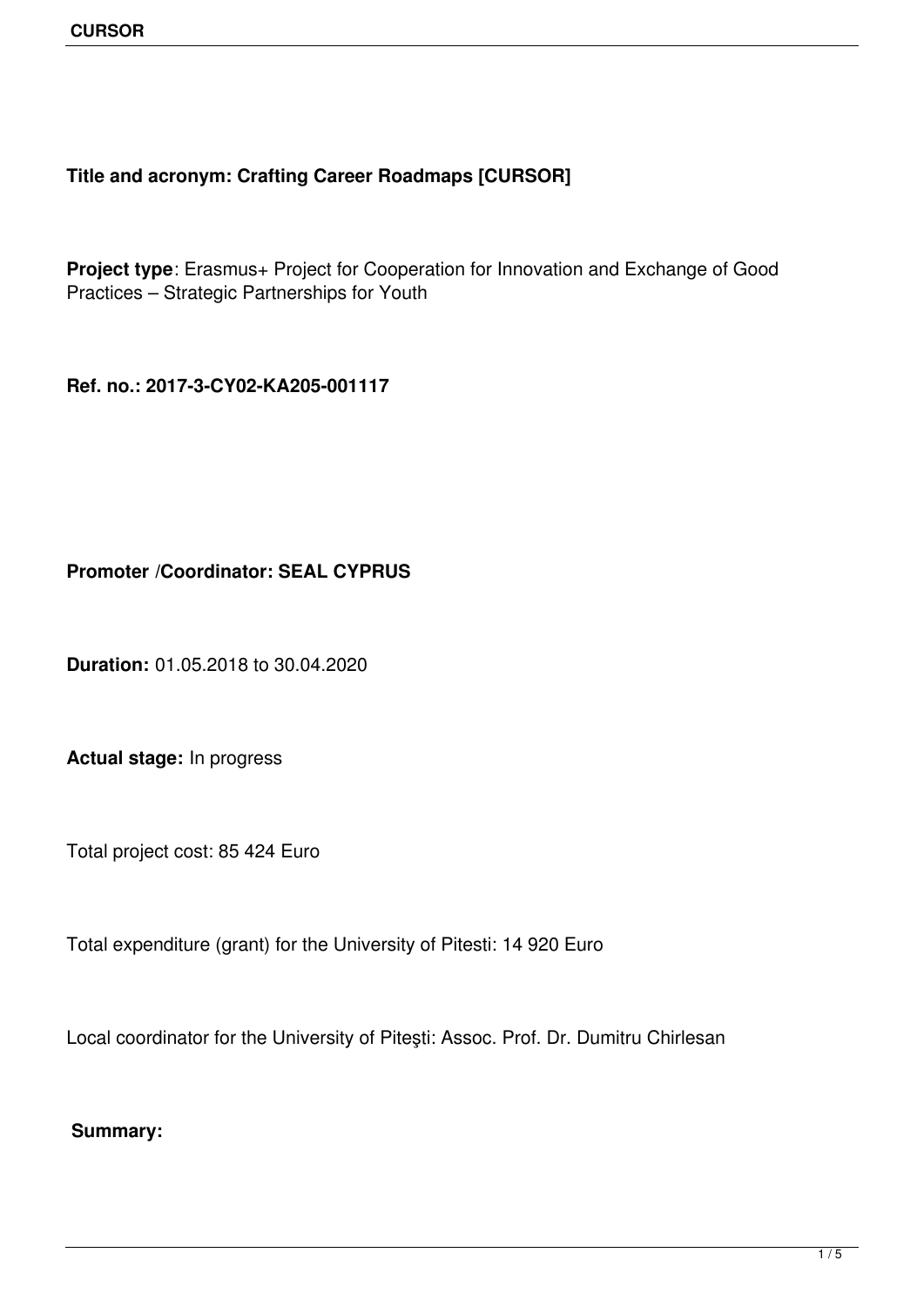The project seeks to address the issue of youth unemployment which was 17,7% (3.905 million young persons) in EU in February 2017 while during the last year in the partners' countries was 29,1% in Cyprus, 17,7% in Poland, 17,2% in Ireland and 20,6% in Romania according to Eurostat.

Career support in youth work settings is limited and in most cases amounts to providing access to career guidance products that are normally available in formal education settings. The partners believe that it is time for a completely new approach to support the development of career planning skills among disadvantaged youth target groups. Moreover, the partners have witnessed a lack in professional development training for youth workers working with disadvantaged youth as it regards to career planning.

The project proposes to develop a completely new career planning framework where young people are supported to acquire the necessary skills to plan their own career progression pathway and to retain those skills for use throughout their active working life. CURSOR proposes the modernization of career planning to reflect the reality of the European employment marketplace where a change in career path can be a frequent occurrence. CURSOR will harness the potential of digital technologies to develop a career planning framework, complete with all the required tools and resources, that benefits from blended learning; is free to service users and cost neutral to service providers; and easy to sustain and update in times of shrinking expenditure.

CURSOR will produce a career planning subject framework with outputs such as a Handbook for the youth professionals. Further, we will create a number of Career Planning Resources and digital tools such as the e-learning portal to help young people to develop the necessary skills to enable them to construct their own career progression pathway and update it as required throughout their working life.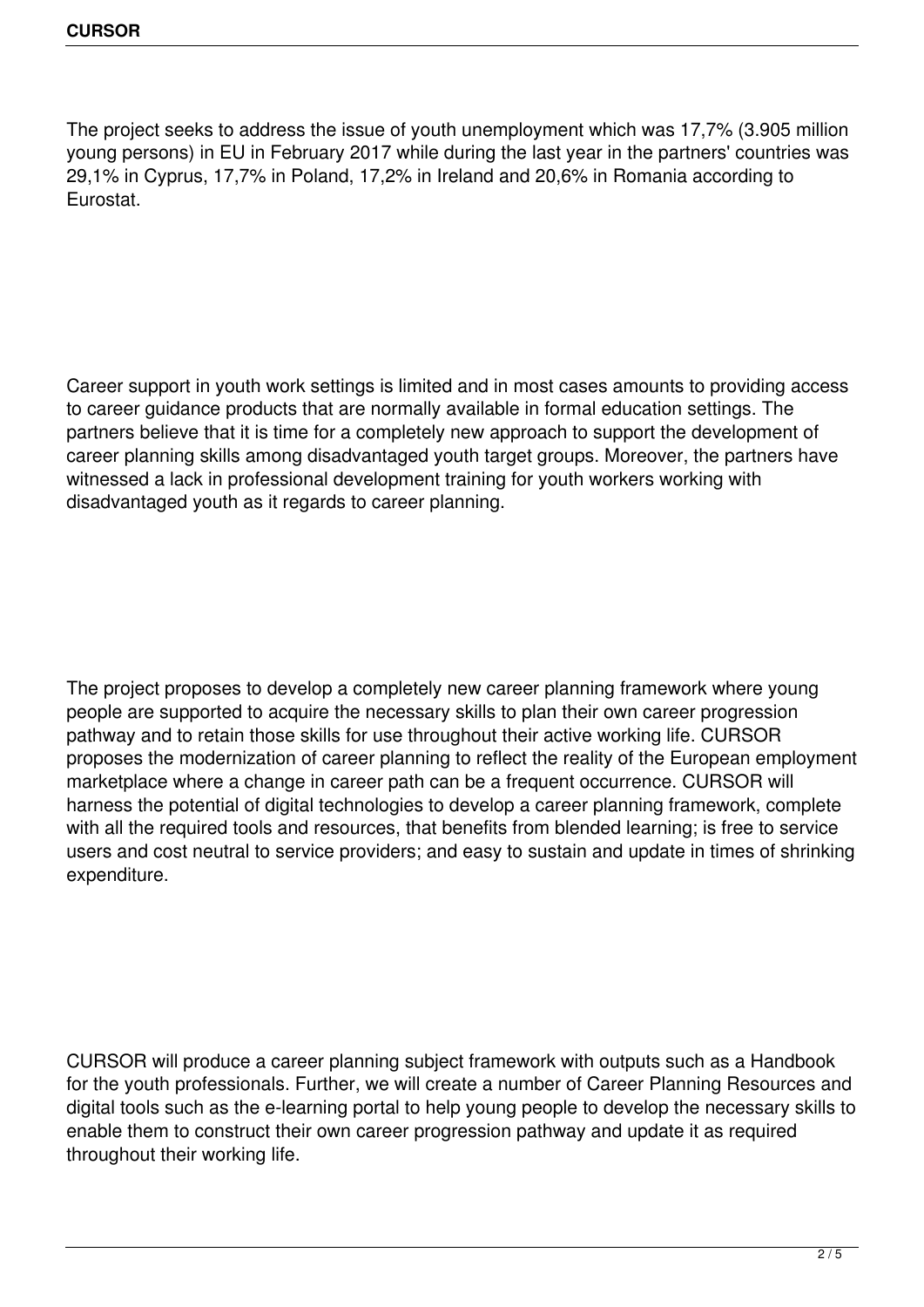**Objectives:**

With the project CURSOR we want to promote social inclusion of all young people through employment.

Our objective is to offer to youth professionals an opportunity for professional development along with innovative tools to use in their work so as to support the employability of young people with fewer opportunities.

We are proposing a new model of career planning as a subject instead of career guidance as a service; a subject with curriculum resources at different levels, with required learning outcomes and an assessment framework to measure attainment.

With CURSOR, the partners seek to enhance the international dimension of youth activities and to promote high-quality and inclusive youth work.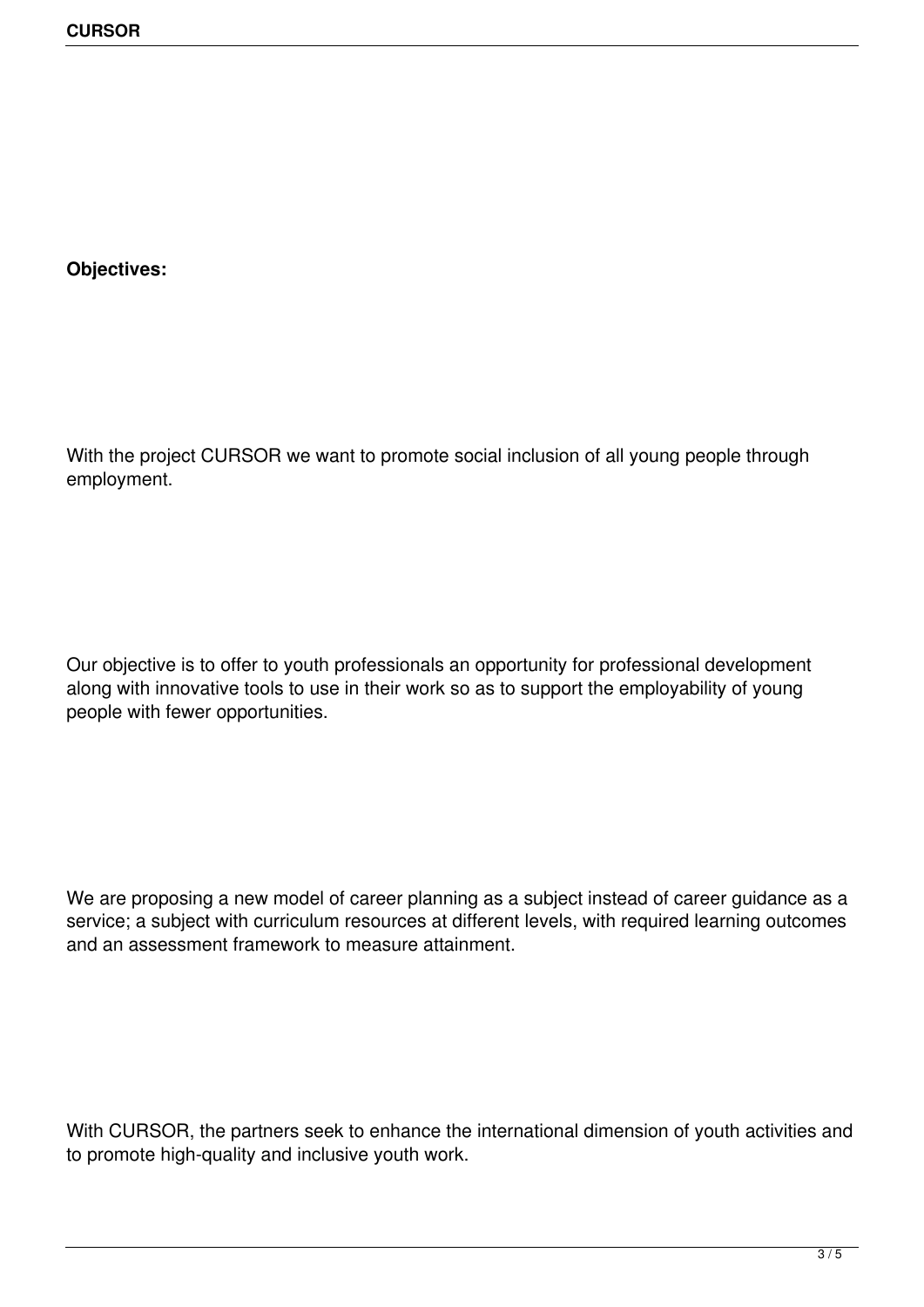**Outcomes:**

 - **In-service Training Needs Analysis Report:** is an essential first step in the development process to ensure that the needs of front-line youth workers are addressed to enable them deliver the new career planning materials. Addressing these training needs is central to the planned innovation; is essential to ensure that the required impact can be achieved; and will provide a benchmark for future developments in the field allowing people to build on a foundation already established.

 - **In-service Training Programme Handbook:** will introduce the new career planning concept and discuss the career planning resources that will be made available at introductory and advanced levels.

 - **Career Planning Resources:** the capacity of front-line youth workers to embed the new career planning resources into their daily routines is critical to realising the aims of the CURSOR project. To support their continuous professional development, an appropriate in-service training resource will be provided based on the Needs Analysis.

 - **E-learning portal:** will be a one-stop-shop providing instant access to the full suite of career planning resources developed. The proposed e-learning portal will support a wide range of innovative on-line course-ware. It will incorporate a learner tracking mechanism to enable front-line youth workers monitor the progress of their youth target groups through the various different career planning resources provided. It will be fully web 2.0 compliant and will include all the standard and expected social media features that are now an essential part of on-line learning.

**Partnership:**